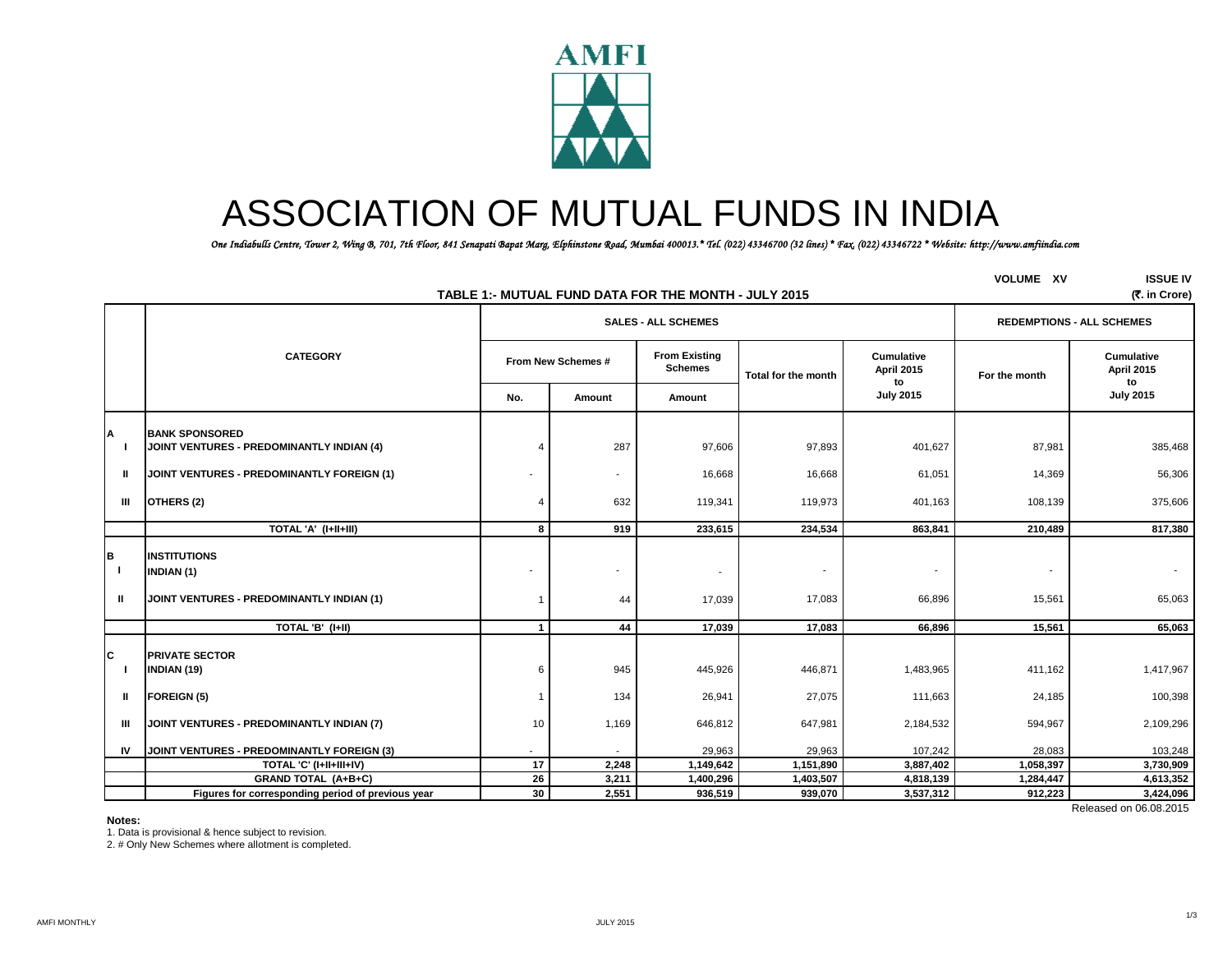|                                 |                      |          |                      | 2.1 *NEW SCHEMES LAUNCHED (ALLOTMENT COMPLETED) |                      |                      |                      | (そ. in Crore) |
|---------------------------------|----------------------|----------|----------------------|-------------------------------------------------|----------------------|----------------------|----------------------|---------------|
|                                 |                      | Open End |                      | <b>Close End</b>                                |                      | <b>Interval Fund</b> |                      | <b>TOTAL</b>  |
|                                 | <b>No.of Schemes</b> | Amount   | <b>No.of Schemes</b> | Amount                                          | <b>No.of Schemes</b> | Amount               | <b>No.of Schemes</b> | Amount        |
| <b>INCOME</b>                   |                      |          |                      | 2,889                                           |                      | 163                  | 23                   | 3,052         |
| <b>INFRASTRUCTURE DEBT FUND</b> |                      |          |                      |                                                 |                      |                      |                      |               |
| <b>EQUITY</b>                   |                      | 148      |                      |                                                 |                      |                      |                      | 148           |
| <b>BALANCED</b>                 |                      |          |                      |                                                 |                      |                      |                      |               |
| <b>LIQUID/MONEY MARKET</b>      |                      |          |                      |                                                 |                      |                      |                      |               |
| <b>GILT</b>                     |                      |          |                      |                                                 |                      |                      |                      |               |
| <b>ELSS - EQUITY</b>            |                      |          |                      |                                                 |                      |                      |                      |               |
| <b>GOLD ETF</b>                 |                      |          |                      |                                                 |                      |                      |                      |               |
| <b>OTHER ETFS</b>               |                      |          |                      |                                                 |                      |                      |                      | 11            |
| <b>FUND OF FUNDS INVESTING</b>  |                      |          |                      |                                                 |                      |                      |                      |               |
| <b>OVERSEAS</b>                 |                      |          |                      |                                                 |                      |                      |                      |               |
| <b>TOTAL</b>                    |                      | 159      | 21                   | 2,889                                           |                      | 163                  | 26                   | 3,211         |

 **TABLE 2:- SALES DURING THE MONTH OF JULY 2015 - TYPE AND CATEGORY WISE**

# **\*NEW SCHEMES LAUNCHED :**

| <b>IOPEN END EQUITY:</b>     | Mirae Asset Prudence Fund and Reliance US Equity Opportunities Fund                                                                                                                                                                                                                                                                                                                                                                                                                                                                                                                                                                                                                                                                                                                                                                        |
|------------------------------|--------------------------------------------------------------------------------------------------------------------------------------------------------------------------------------------------------------------------------------------------------------------------------------------------------------------------------------------------------------------------------------------------------------------------------------------------------------------------------------------------------------------------------------------------------------------------------------------------------------------------------------------------------------------------------------------------------------------------------------------------------------------------------------------------------------------------------------------|
| <b>IOPEN END OTHER ETFS:</b> | <b>SBI ETF Nifty</b>                                                                                                                                                                                                                                                                                                                                                                                                                                                                                                                                                                                                                                                                                                                                                                                                                       |
| <b>ICLOSE END INCOME:</b>    | Birla Sun Life Fixed Term Plan - Series MU (1117 Days); BOI AXA Capital Protection Oriented Fund Series 4; DWS Hybrid Fixed Term Fund Series 40; HDFC FMP 1112D June 2015<br>(1) - Series 33, 1126D July 2015 (1) - Series 34 and 1134D July 2015 (1) - Series 34; ICICI Prudential Capital Protection Oriented Fund - Series VIII 1107 Days Plan E and 1115 Days<br>Plan F, ICICI Prudential Fixed Maturity Plan - Series 77 - 1100 Days Plan L, 1100 Days Plan M and 1105 Days Plan N; Kotak FMP Series 176; LIC Nomura MF Dual Advantage Fixed<br>Term Plan-Series 1; Religare Invesco Fixed Maturity Plan Series 26 - Plan C; SBI Debt Fund Series B-22 (1100 Days) and B-23 (1100 Days); Sundaram Fixed Term Plan GY; UTI<br>Fixed Term Income Fund Series XXII - VIII (1099 Days), X (1098 Days), XI (1098 Days) and XII (1100 Days) |
| <b>INTERVAL INCOME:</b>      | Reliance Interval Fund - IV - Series 2 and Series 3                                                                                                                                                                                                                                                                                                                                                                                                                                                                                                                                                                                                                                                                                                                                                                                        |

| <b>2.2 EXISTING SCHEMES</b>                         |                          |                 |                          |        |                          |        |                      |              |  |
|-----------------------------------------------------|--------------------------|-----------------|--------------------------|--------|--------------------------|--------|----------------------|--------------|--|
|                                                     |                          | <b>Open End</b> | <b>Close End</b>         |        | <b>Interval Fund</b>     |        |                      | <b>TOTAL</b> |  |
|                                                     | <b>No.of Schemes</b>     | Amount          | <b>No.of Schemes</b>     | Amount | No.of Schemes            | Amount | <b>No.of Schemes</b> | Amount       |  |
| <b>INCOME</b>                                       | 281                      | 48,819          | 1,098                    |        | 86                       |        | 1465                 | 48,821       |  |
| <b>IINFRASTRUCTURE DEBT FUND</b>                    | $\overline{\phantom{0}}$ |                 |                          |        |                          |        |                      |              |  |
| <b>IEQUITY</b>                                      | 309                      | 13,130          | 90                       |        |                          |        | 399                  | 13,130       |  |
| <b>BALANCED</b>                                     | 26                       | 1,899           | $\overline{\phantom{a}}$ |        |                          |        | 26                   | 1,899        |  |
| <b>LIQUID/MONEY MARKET</b>                          | 54                       | 1,334,572       | $\overline{\phantom{a}}$ |        |                          |        | 54                   | 1,334,572    |  |
| <b>IGILT</b>                                        | 47                       | 587             |                          |        |                          |        | 47                   | 587          |  |
| <b>IELSS - EQUITY</b>                               | 39                       | 649             | 16 <sub>1</sub>          |        |                          |        | 55                   | 649          |  |
| <b>IGOLD ETF</b>                                    | 13                       |                 |                          |        |                          |        | 13                   |              |  |
| <b>IOTHER ETFS</b>                                  | 35                       | 604             |                          |        |                          |        | 35 <sub>1</sub>      | 604          |  |
| <b>IFUND OF FUNDS INVESTING</b><br><b>IOVERSEAS</b> | 31                       | 27              | $\overline{\phantom{a}}$ |        | $\overline{\phantom{0}}$ | ۰.     | 31                   | 27           |  |
| <b>TOTAL</b>                                        | 835                      | 1,400,294       | 1,211                    |        | 86                       |        | 2132                 | 1,400,296    |  |

| 2.3 TOTAL OF ALL SCHEMES                          |                      |           |                          |        |                          |        |                      |           |
|---------------------------------------------------|----------------------|-----------|--------------------------|--------|--------------------------|--------|----------------------|-----------|
|                                                   |                      | Open End  | <b>Close End</b>         |        | <b>Interval Fund</b>     |        | <b>TOTAL</b>         |           |
|                                                   | <b>No.of Schemes</b> | Amount    | <b>No.of Schemes</b>     | Amount | <b>No.of Schemes</b>     | Amount | <b>No.of Schemes</b> | Amount    |
| <b>INCOME</b>                                     | 281                  | 48,819    | 1,119                    | 2,889  | 88                       | 165    | 1,488                | 51,873    |
| <b>IINFRASTRUCTURE DEBT FUND</b>                  |                      |           |                          |        | -                        |        |                      |           |
| <b>IEQUITY</b>                                    | 311                  | 13,278    | 90                       |        |                          |        | 401                  | 13,278    |
| <b>BALANCED</b>                                   | 26                   | 1,899     | $\overline{\phantom{a}}$ |        | $\overline{\phantom{0}}$ | - -    | 26                   | 1,899     |
| <b>LIQUID/MONEY MARKET</b>                        | 54                   | 1,334,572 |                          |        |                          |        | 54                   | 1,334,572 |
| <b>GILT</b>                                       | 47                   | 587       |                          |        |                          |        | 47                   | 587       |
| <b>ELSS - EQUITY</b>                              | 39                   | 649       | 16                       |        |                          |        | 55                   | 649       |
| <b>GOLD ETF</b>                                   | 13                   |           |                          |        | $\overline{\phantom{0}}$ |        | 13                   |           |
| <b>OTHER ETFS</b>                                 | 36                   | 615       |                          |        |                          |        | 36                   | 615       |
| <b>FUND OF FUNDS INVESTING</b><br><b>OVERSEAS</b> | 31                   | 27        | $\overline{\phantom{a}}$ |        | $\overline{\phantom{a}}$ | ۰.     | 31                   | 27        |
| <b>TOTAL</b>                                      | 838                  | 1,400,453 | 1,232                    | 2,889  | 88                       | 165    | 2,158                | 1,403,507 |

 **(**`**. in Crore)**